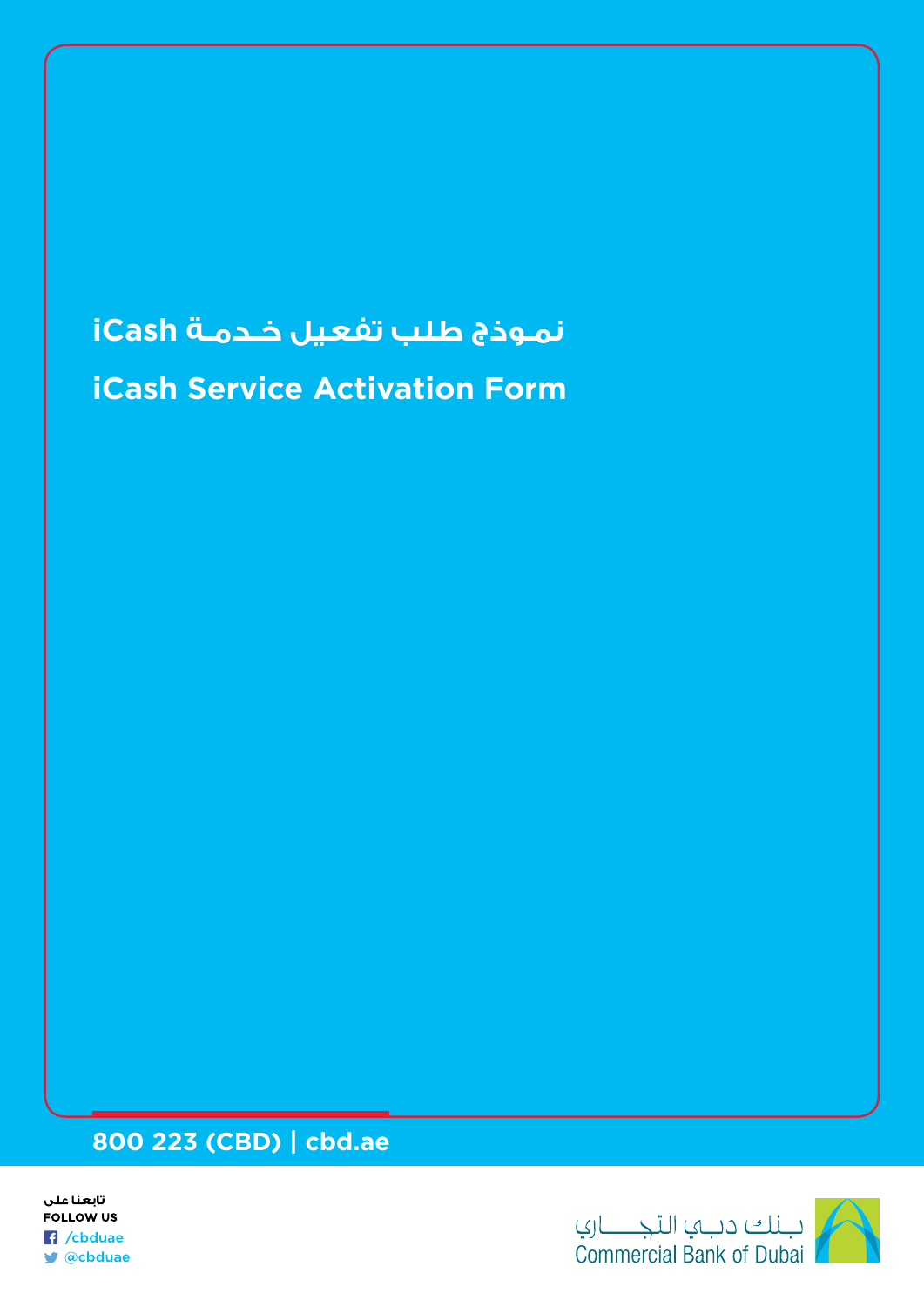

# iCash Service Activation Form iCash **خدمة تفعيل طلب منوذج**

يعترب هذا النموذج جزء ال يتجزأ من اتفاقية iCash. أي تعديل على هذا النموذج يتطلب توقيع الطرفني على منوذج جديد.

This Service Activation Form is an integral part of the iCash agreement. Any amendment to this form will require both parties to complete and sign a new Service Activation Form.

| <b>Customer Information</b> |  |                   |
|-----------------------------|--|-------------------|
|                             |  |                   |
| <b>Customer Name</b>        |  |                   |
| <b>Customer Location</b>    |  | العنوان           |
| Phone                       |  | رقم الهاتف        |
| Fax Number                  |  | رقم الفاكس<br>-   |
| Mobile No.                  |  | لهاتف المتحرك     |
|                             |  | البريد الالكتروني |

| <b>Selected Services</b>                                                | الخدمات المطلوبة                                           |
|-------------------------------------------------------------------------|------------------------------------------------------------|
| Unverified Cash Pickup/Sealed Bag<br>Verified Cash (Bundled Count Only) | □ استلام نقد غير معدود/مغلف<br>[ نقد معدود (عدد الرزم فقط) |
| Exchange of cash against different denominations                        | □ استبدال نقد مقابل فنًات نقد مختلفة                       |
| Delivery of Coins                                                       | □ تسليم عملات معدنية                                       |
| Any Other service                                                       | آية خدمات آخري                                             |

### **احل�سابات** (s(Account

| Customer Account to be credited |  | حساب العميل الذي سيتم فيه الإيداع |
|---------------------------------|--|-----------------------------------|
| <b>Account Title</b>            |  | اسم الحساب                        |
| Account No.                     |  | رقم الحساب                        |
| Customer Account to be Debited  |  | حساب العميل الذي سيتم الخصم منه   |
| <b>Account Title</b>            |  | اسم الحساب<br>-                   |
| Account No.                     |  | رقم الحساب                        |